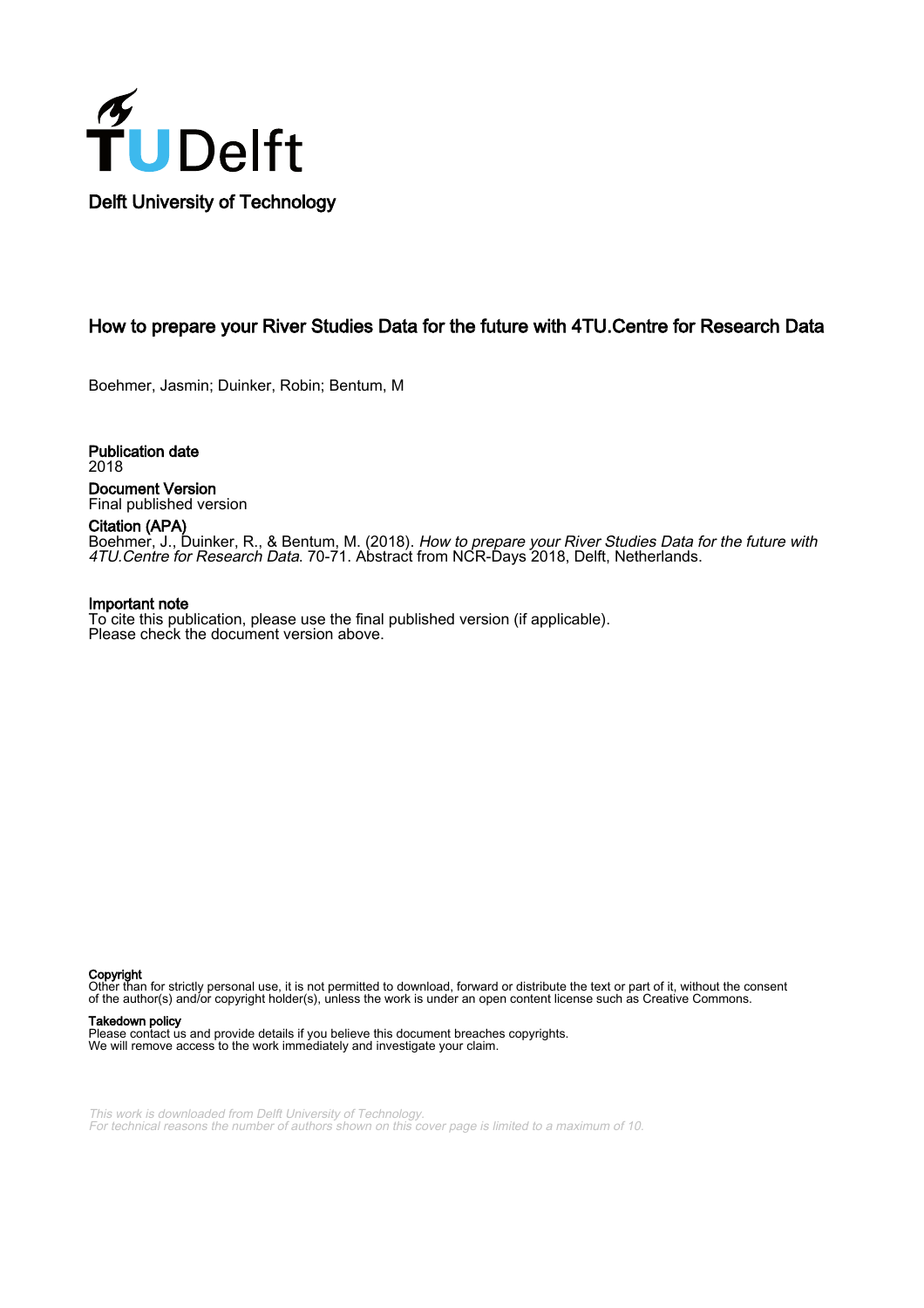

# **How to prepare your River Studies Data for the future with 4TU.Centre for Research Data**

Jasmin Karoline Böhmer<sup>a\*</sup>

Robin Duinker, Delft University of Technology Maarten van Bentum, University of Twente a *Delft University of Technology, Library – Research Data Services Prometheusplein 1, 2628 ZC Delft*

**Keywords —** data management, FAIR data, data archive

#### **Introduction**

Due to the latest funder requirements on data management and Open Data, documenting and managing research data during the research and preparing it for publication gained in importance. Making research data findable and accessible for decades via a trusted and certified data archive – such as 4TU.Centre for Research Data – and therefore enabling the interoperability and reusability of its content can positively impact the future of river studies.

# **About 4TU.Centre for Research Data**

4TU.Centre for Research Data

(http://researchdata.4tu.nl) is the central and certified data-archive of the four Dutch universities of technology (TU Delft, TU Eindhoven, Twente University, Wageningen Uni-versity & Research), joining forces as the 4TU.Federation. The mission of 4TU.Centre for Research Data is to ensure the accessibility of technical scientific research during and after completion of research to give a quality boost to contemporary and future research. It is specified for research data in netCDF and has over 3.700 datasets of the Geoscience communities. The complete collection of the Zandmotor-Project

(https://data.4tu.nl/repository/collection:zandmo tor) is openly available in 4TU.-Research Data and the RiverCare-Project has decided to publish and preserve its research output via this archive as well

(https://data.4tu.nl/repository/collection:rivercar e). 4TU.Research Data offers 100GB of free data publication per year for researchers affiliated with the Dutch universities of technology, and it is also available for international researcher, including a free data publication feature of 10GB.

The services(S), features(F), and benefits(B) of 4TU.Centre for Research Data:

#### **Services (S):**

- Reservation-service for data-DOI: While you are writing your scientific publication, you may reserve a data-DOI in the uploadform of the archive. By providing the link to the underlying data of your publication in the text or reference section, you enable the ideal link between these two types of research output. The data-DOI will be activated once you published the data-set online, its metadata section will include a link to the related publication. With the paper-DOI and the data-DOI available, you will receive citations and tracking for both publications seperately.
- Free Data Deposit: Researchers affiliated with Delft University of Technology, University of Twente, and Eindhoven University of Technology can deposit up to 100GB individually each year. International researcher can archive 10GB for free annually. Exceeding these free limits leads to a one-time fee of 4.50 EURO per GB.

### **Features (F):**

- Claiming your Data: To ensure accurate citation and retrieve-ability of your datasets by other researchers in the future, datasets must be equipped with an identifier (preferably a persistent identifier). Every dataset in 4TU.Centre for Research Data is provided with a unique, persistent Digital Object Identifier (DOI), which can be linked to or cited in publications.
- Link between publication and dataset: Previous studies have indicated that publications containing links to the underlying data are cited more frequently than are publications without such links. By storing your research data in 4TU.Centre for Research Data, you can encourage the reuse of your data for new research or verification. DOIs can be assigned at every

\_\_\_\_\_\_\_\_\_\_\_\_\_\_\_\_\_\_\_\_\_\_\_\_\_ \* Corresponding author

*Email address:* j.k.boehmer@tudelft.nl (Jasmin Böhmer) *URL*:http://researchdata.4tu.nl/over-

<sup>4</sup>turesearchdata/contact/ (Jasmin Böhmer)